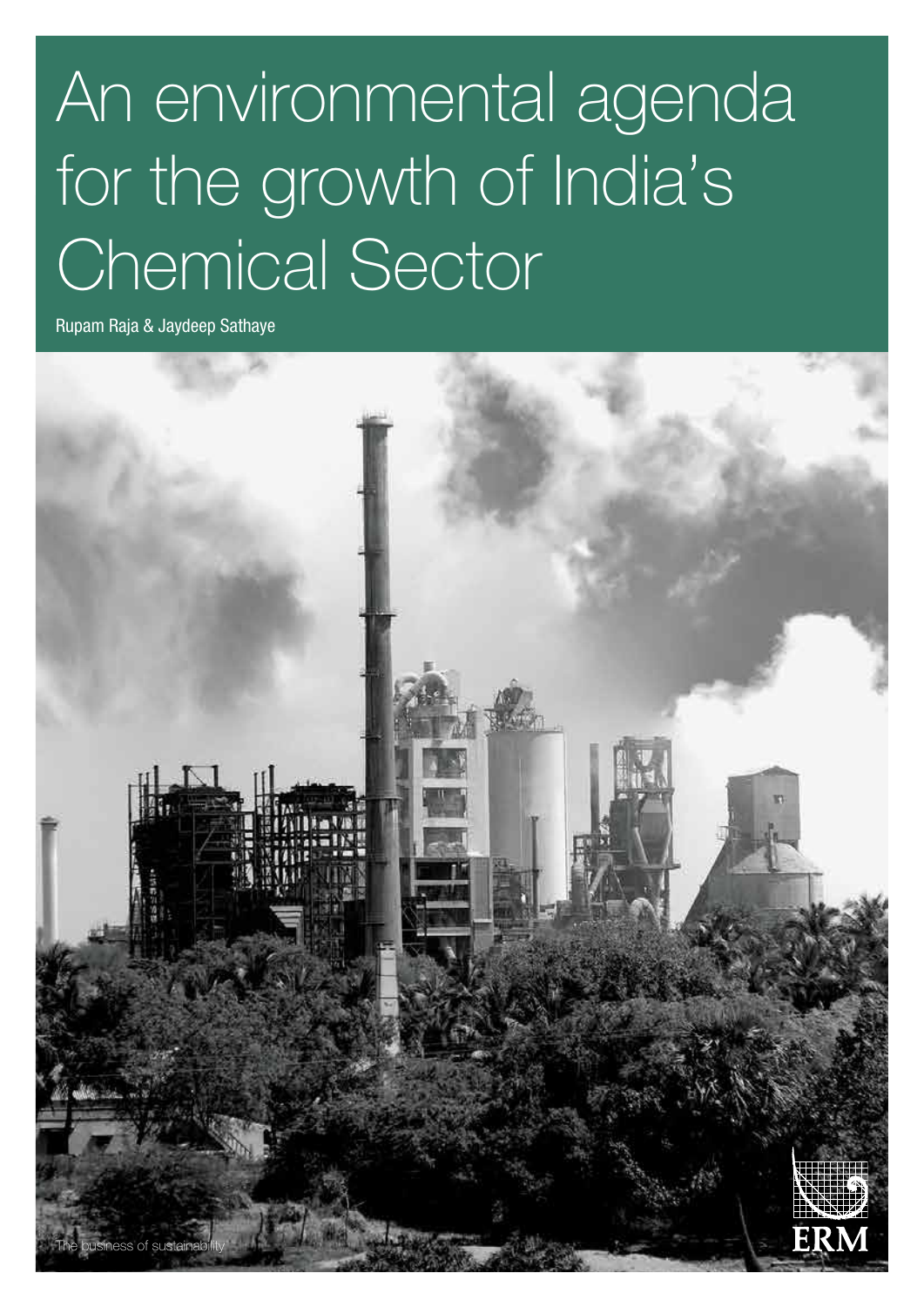# An environmental agenda for the growth of India's Chemical Sector

Can India become the next big chemical manufacturing hub of the world? Government through the Make in India campaign plans to increase overall manufacturing share of GDP from the current 16% to 25% over the next five years. Chemical Sector is the bedrock of a manufacturing economy. As manufacturing increases, so will the demand for chemicals. The fundamentals of a robust chemical demand in India are in place with the rapidly growing middle class and low penetration of chemical use. Over the last two decades of India's rapid GDP growth, Industry has largely imported chemicals to meet its requirement. This time round the business and policy fundamentals for domestic manufacturing appear stronger.

So what has constrained chemical production i n India? The Chemical Industry blames it on the lack of supporting infrastructure, i.e., roads and pipelines, lack of mature consumer demand, difficulties in sourcing viable feedstock, too many wrong types of regulations and free trade agreements that allow cheap imports thereby undermining the business case for domestic manufacturing. The Government on the other hand dismisses these as old excuses and questions Industry's commitment to making in India. At a recent Industry event, a Government representative questioned why India, with its small share of petroleum resources, is one of the largest exporters of naphtha in the world and why can't the Industry use naphtha to make chemicals in India? Lately, the Government and the Industry have shown more willingness to work together on the issues.

China evokes a lot of interest in India for the spectacular growth of its Chemical Sector. Over the last twenty years, China has become the largest producer of chemicals in the world, riding the growth of its manufacturing sector. In doing so, China has created jobs for its people and taken hundreds of millions of people out of poverty. Today, Chinese public and private sector multi-national companies dominate the global business landscape. Chinese policymakers saw a strategic significance in the Chemical Sector to the extent that sensible commercial and regulatory checks and balances were set aside to enable its growth. The Industry grew but it also resulted in large scale degradation of air, ground and water in China. The massive explosion at Tianjin Port's chemical warehouse in 2015 that was visible from space was a loud testimony to the safety and health issues that plague China's chemical sector. It is an open question if China's economic growth justifies the environmental cost that the country has incurred.

Replicating China's growth model is a tantalizing prospect for India's Government and the Industry. However, growth at the expense of the environment will not fit in India's socio-political context given India's large, poor and vulnerable population and its democratic political structure. India should instead look at the twenty year history of growth of chemical industry in China, learn from its mistakes, and create the Industry in India that thrives in the future without destroying the environment.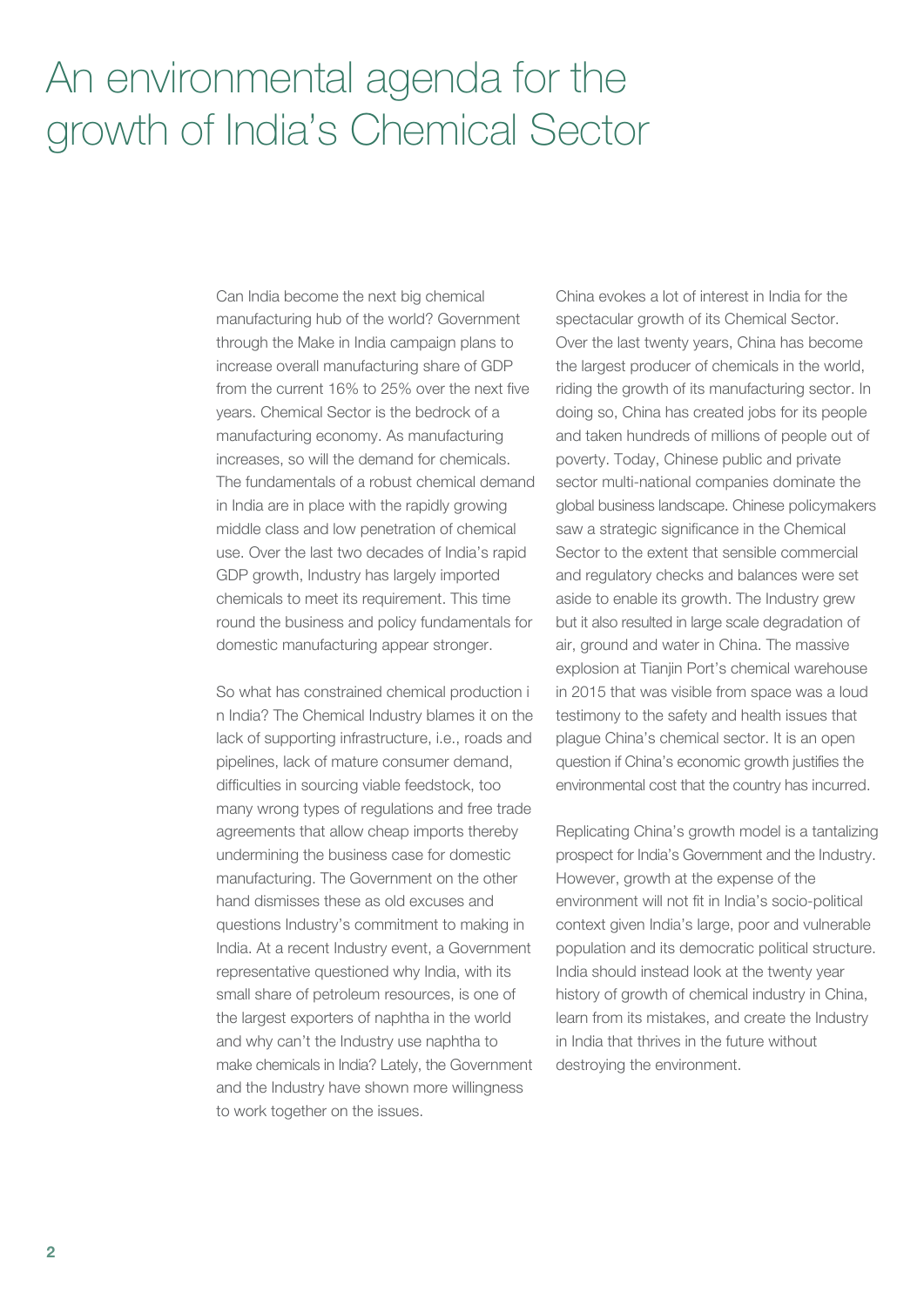# Why does the Chemical Industry in India require an environmental agenda?

Chemical industry has a large environmental footprint. It is energy and water intensive, consumes hazardous materials, emits noxious gases, and produces a significant amount of hazardous waste. Transportation and storage of chemicals entails serious health and safety risks. From sourcing through final disposal, chemicals need special handling to minimize impact on human health and the environment. It is clear that if growth of the Chemical Sector is not managed responsibly, it is capable of causing serious harm to the environment and larger public interest. Regardless of how strategic the chemical industry and its perceived benefits may be for India, there are significant risks to growth if it is in conflict with public interest. For example, several chemical clusters in India remain closed for further growth due to the extent of environmental damage, leaving major Chemical Sector investments stranded. Legacy soil and groundwater contamination has created a threat of regulatory action, fines and penalties that could be triggered by a solitary public complaint.

Recognizing the risks to growth, Indian companies such as the *Aditya Birla Group (ABG)* have included an environmental agenda as a key theme in their business strategy. India's pharmaceutical sector which has similar operating characteristics as the Chemical Sector offers an interesting case study on the business benefits of environmental responsibility. Pharmaceutical sector operates under the close supervision of foreign regulators and companies that import drugs manufactured in India. This association, in some cases has resulted in the sector paying closer attention to its

environmental performance. In most cases, this has improved the environmental record of the sector. India's pharmaceutical sector today is a world leader in manufacturing of drugs and APIs. While there may be other reasons for the success of pharmaceutical manufacturing in India, relative lack of environmental issues has enabled the sector to focus on pursuing growth at home and abroad. Chemical Sector can emulate the pharmaceutical sector by embracing an environmental agenda that addresses the following three main areas of concern that are impeding its growth:

#### **Public resistance to use of chemical products**

Usage of chemicals in Indian society is small on a per capita basis. One reason for low usage is the rural lifestyle of majority of its population in which incorporation of chemicals in daily living, outside of agricultural use, is minimal. There is also a lack of trust in chemical companies due to the history of industrial disasters, chemicals spills and localized contamination issues. As society urbanizes, India's per capita income grows, and millions of young Indians turn into consumers, it creates a huge opportunity to generate demand for chemical products. To develop this opportunity to the fullest, it is important that the Chemical Industry address the environmental issues that underlie society's traditional resistance to the use of chemicals and distrust of chemical companies.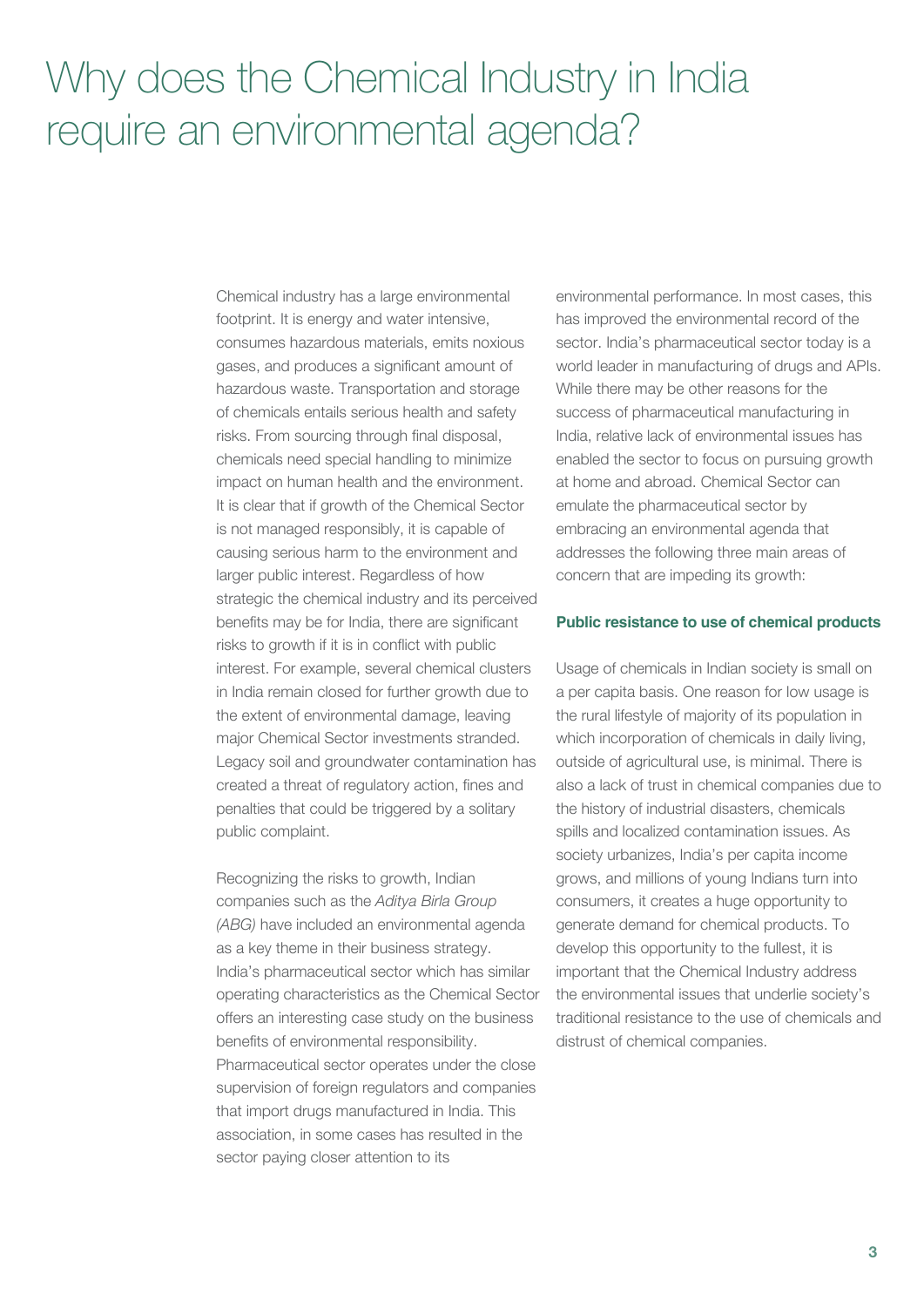#### **Rapidly evolving environmental regulatory framework**

Rapid economic growth since economic liberalization in the 1990s in an environmental regulatory system that has not caught up has significantly compromised environmental protection in India. The state has responded both at the judicial and the legislative levels creating a very dynamic regulatory landscape. Many regulatory changes have occurred due to increasingly active public/non-governmental organizations' interventions in courts, as well as media attention. The State has been forced to take a bigger role with the regulations since industry failed to take the initiative vis-a-vis meaningful self-governance. The creation of a National Green Tribunal (NGT) in 2010 was a landmark event in this regard. These changes in law pose a significant liability risk to the Industry and its future growth. Regulatory issues will continue to hurt the growth prospects of Chemical Sector unless there is a change in the Sector's attitude towards compliance with environmental regulations.

#### **Innovation for the sustainable economy of the future**

At the global level, sustainability issues have triggered major innovations that can be credited, at least in part to the Chemical Sector. Renewable power, water purification, energy efficiency in buildings, shale gas as a cleaner alternative to coal, etc., are all new industries that were made possible by innovations from Chemical Sector. In return, these innovations helped the industry by increasing demand for its chemical products. In India, the opportunity to innovate is particularly unique given the millions of poor Indians with low penetration of chemical use coming into disposal income. This *Bottom of the Pyramid* segment of the population had traditionally been off the radar of chemical companies. There are few products in the existing portfolio of chemical companies that can be cross-sold to this segment. Chemical Sector needs to bring its innovation to realize the opportunity to sell new, sustainable products to this segment.

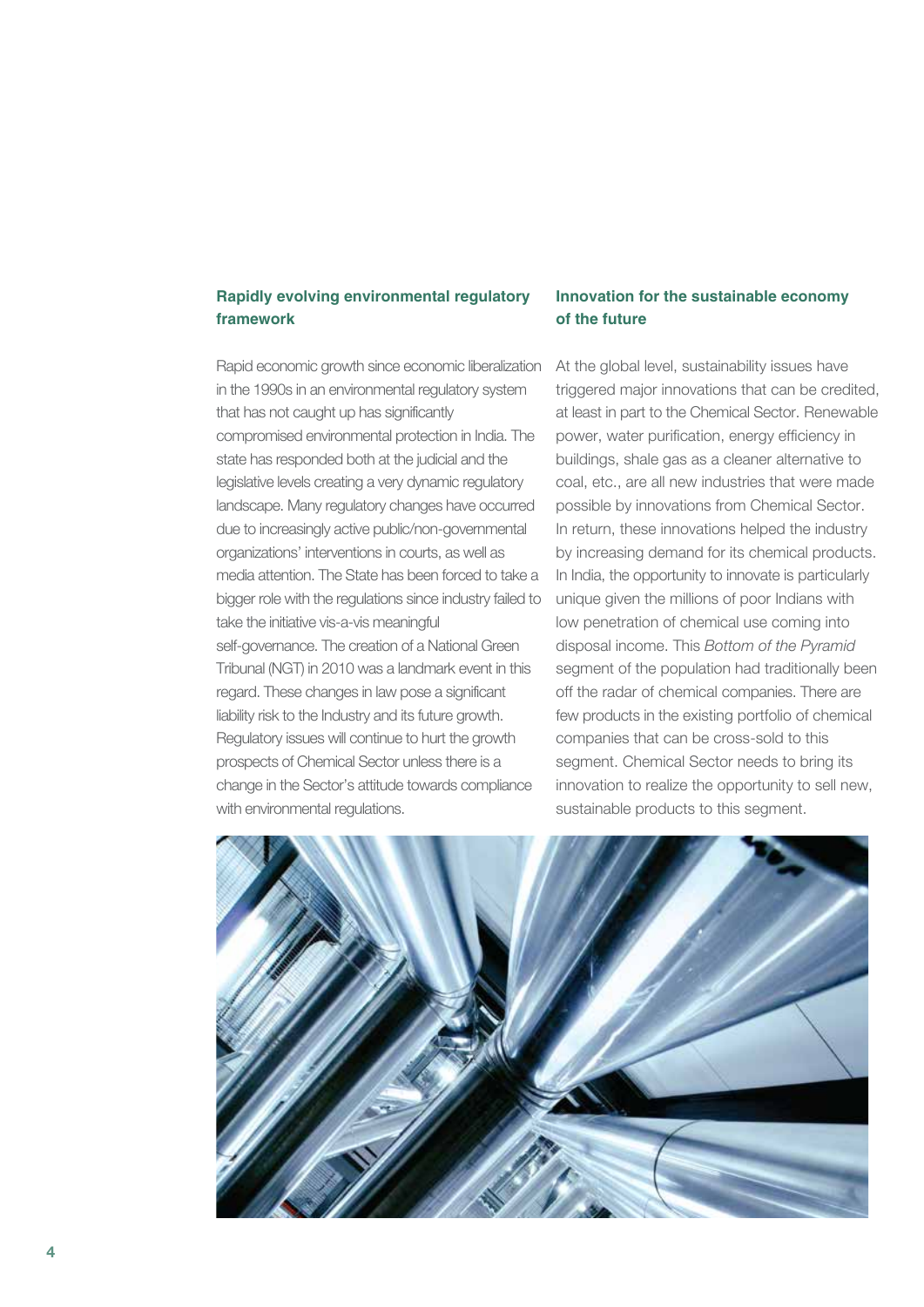# Setting an environmental agenda for growth of Chemical Industry in India

ERM's team of Sector specialists undertook research to determine the key elements for an India focussed environmental agenda for the Chemical Sector. Research primarily relies on ERM's experience working on environmental issues faced by chemical companies operating in India. In addition, our experts studied publicly available information, met with the Industry and regulators and attended Industry events to further understand key issues. ERM also incorporated findings from an industry survey in 2015 to track and quantify the perception of environmental risks among industry managers

and operators in India. A significant majority of the survey respondents believed that environment is a risk to their business. While perception of risk is primarily driven by past experience, for the Chemical Sector significant business opportunities lie in sustainable future. Therefore, an environmental agenda for the Chemical Sector should be both backward and forward looking.

# In ERM's opinion, the following are absolute 'must haves' on the agenda:

| Conduct an                                                   | Evaluate                                | <b>Assess</b>        |
|--------------------------------------------------------------|-----------------------------------------|----------------------|
| environmental risk and                                       | waste                                   | compliance with      |
| liability assessment of all                                  | management                              | future environmental |
| existing and planned assets                                  | practices                               | laws                 |
| Evaluate                                                     | Get a complete                          | Work on              |
| <b>Health</b>                                                | picture on sourcing,                    | labour and           |
| and Safety                                                   | supply chain and                        | community            |
| practices                                                    | usage of resources                      | relations            |
| Collaborate to<br>innovate in the new<br>sustainable economy | Environmental<br>non-tariff<br>barriers |                      |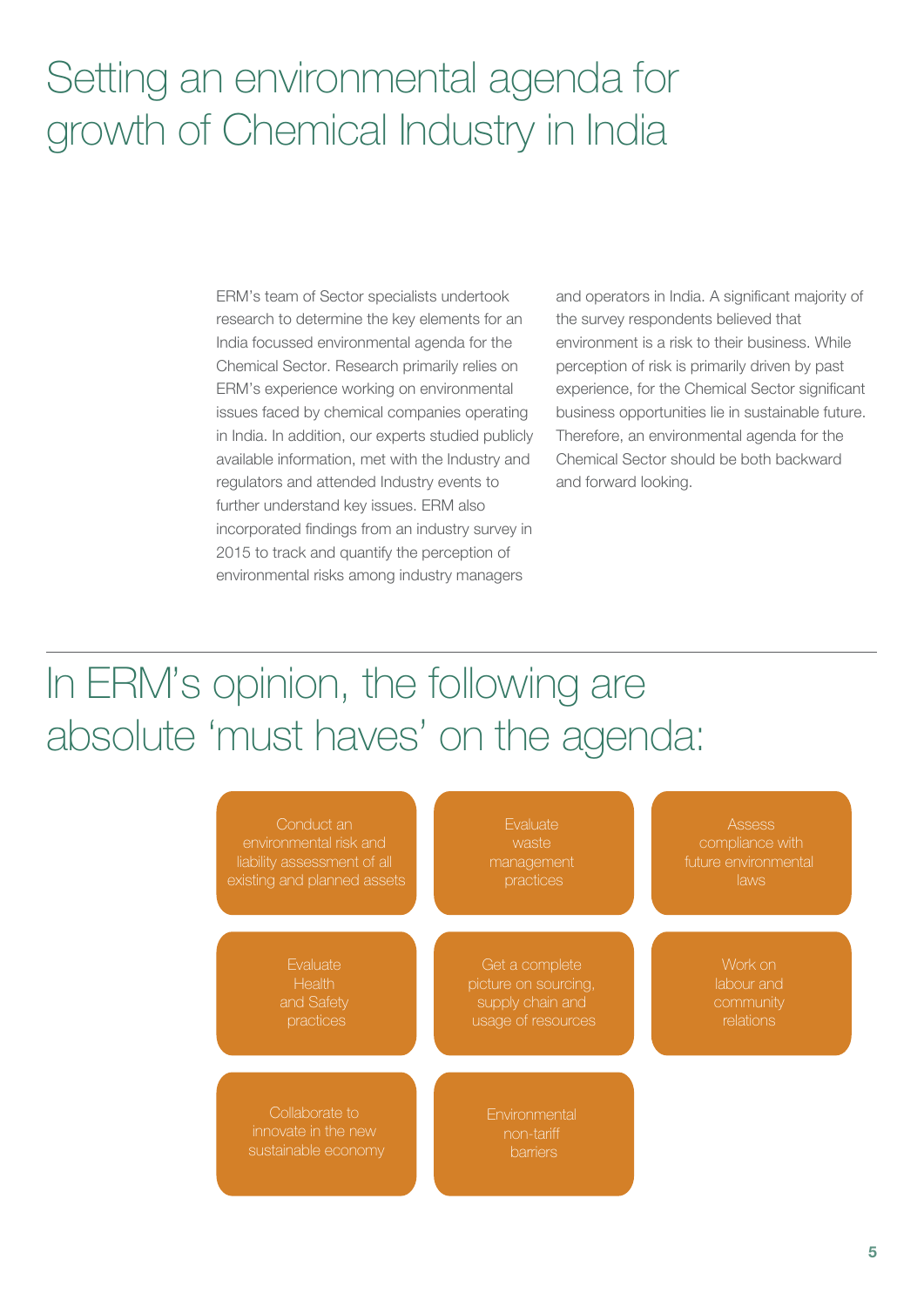### Conduct an environmental risk and liability assessment of all existing and planned assets

A small to medium sized manufacturing facility in India typically operates under environmental performance thresholds of Air Act, Water Act, Environmental Protection Act and multiple regulations governing management of solid and liquid wastes. It is not uncommon for chemical businesses in India to be non-compliant with regulatory requirements. Compliance with regulations should be a non-negotiable item for Chemical Sector companies. Chemical spills and leaks in the surrounding environment are difficult to hide and pose a liability risk for the business and an exposure risk for the surrounding communities. Fresh water sources, biodiversity zones and human settlements in the areas surrounding the chemical asset should be

evaluated for such risk from chemical operations and if necessary, changes should be made to reduce the risk. Companies should carry out on-site audits to understand performance of environmental infrastructure (i.e., hazardous waste storage and disposal) and the risk of fines and legal notices for non-compliance. Acquisitions, joint ventures (JVs) and divestitures should be planned based on a due-diligence process that incorporates environmental performance as material criteria. Identifying and planning to address environmental impacts proactively can potentially reduce the cost of compliance and draw a favourable response from regulators and potential investors.

### Evaluate waste management practices

Industrial waste management is a relatively new practice in India. Traditionally, the State did not have means to off-take hazardous waste and businesses were required to treat it in-house. While some industries (e.g., cement), turned that into a strategic advantage by using waste for energy, the most common practice was ground disposal. Even with regulations in place now, overall attitude towards waste management is lax both at the regulator and the industry.

The practice of careless disposal of waste is especially prevalent in the Chemical Sector in India. Companies continue to inject wastewater into the ground posing huge risks and liabilities from soil and groundwater contamination. Industry is finding it difficult to meet the Zero Liquid Discharge (ZLD) requirements in certain

states. On the other hand, ZLD requirements have resulted in innovations that have allowed chemical companies to reduce their overall water use and cut down waste management expense. Chemical companies should evaluate current waste disposal methods for techniques and adequacy of infrastructure capacity with special emphasis on hazardous waste and evaluate commercial opportunities in waste. Large chemical companies can multiply the effect of their actions by conducting such assessments across the supply chain. Companies should initiate efforts to assess potential soil and groundwater contamination from past waste disposal practices and start working on a long term, cost effective plan to remediate the contamination.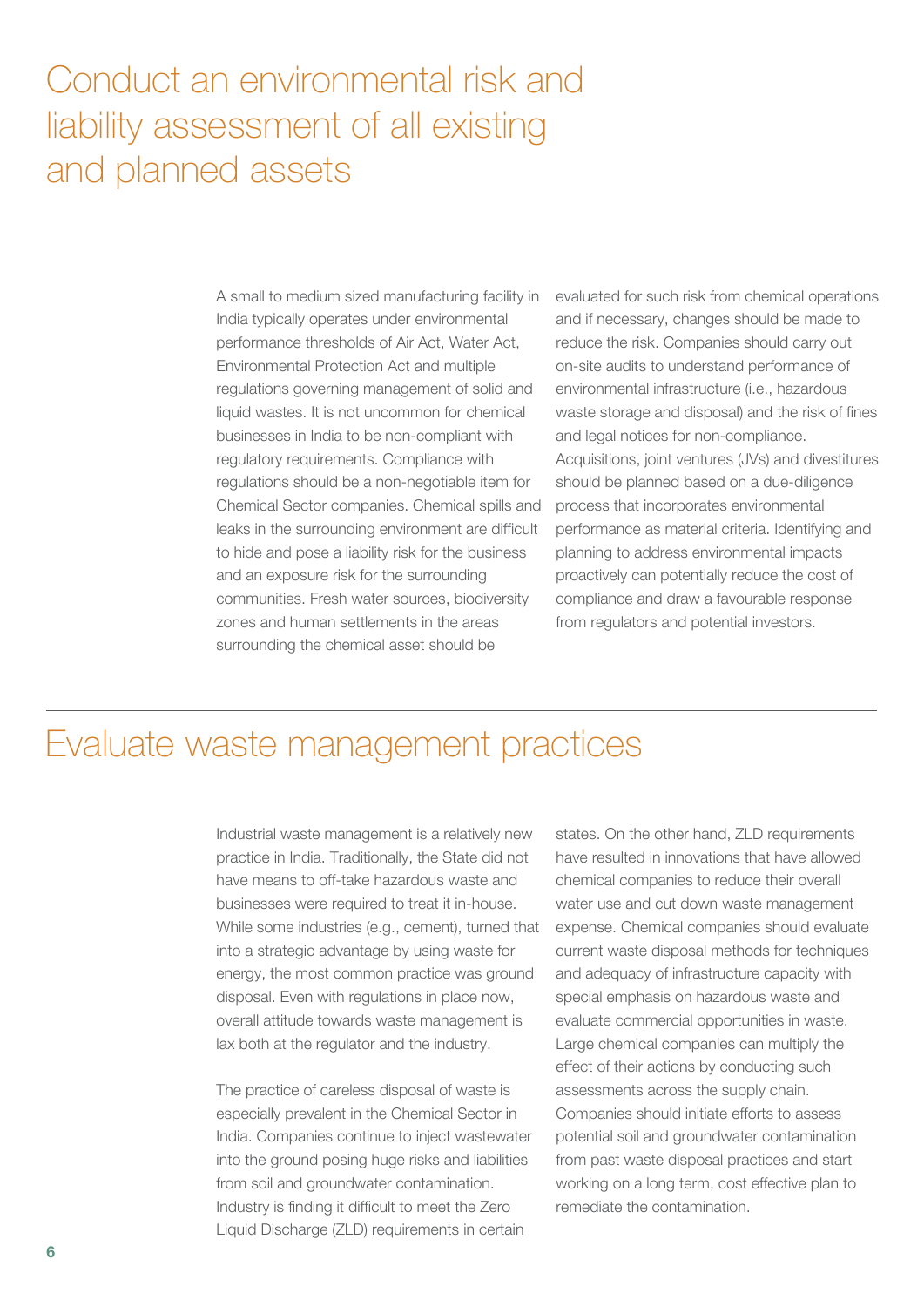### Assess compliance with future environmental laws

As India gets more industrialized, it is entering an era of more environmental regulations and stricter enforcement of existing laws. States of Gujarat, Maharashtra and Tamil Nadu, the three most industrialized states in India also have the most proactive state pollution control boards. Specific to the Chemical Sector, the Government has notified or issued rules and guidelines to minimize and manage environmental impacts. In January 2016, for the first time in India, guidelines were issued imposing punitive and liability measures (penalties as well as environmental clean-up costs) on owners/operators/transporters of hazardous chemicals that cause accidents, spills, or other incidents. These enforceable guidelines refer to existing legal provisions in acts and rules that were first promulgated in

the 1970s, showing a new-found seriousness in addressing land and groundwater contamination. Similarly, the hazardous waste rules were amended and re-issued in April 2016 to make compliance less onerous and more transparent.

Contrary to the growing environmental awareness in the country, most of India's industry including the Chemical Sector continues to argue for dilution of the environmental regulatory framework. Such arguments are flawed and do not serve the Industry's long term self-interest. The chemical industry needs to position itself to comply with existing and impending laws and also to earn a seat on the table to influence law as it is debated in the democratic process.

### Evaluate Health and Safety practices

For a country that experienced the worse industrial accident at a chemical plant in Bhopal 1984, India continues to have poor health and safety (H&S) standards. Consequently, accident and injury rates in India are the highest in the world. Chemical Sector, with industrial hygiene issues related to worker exposure to hazardous (toxic, carcinogenic, explosive, ignitable, reactive) chemicals is especially vulnerable to business interruption and liability risk due to catastrophic events. Research and Development (R&D) for specialized chemicals involves handling new materials leading to process safety related risk with unforeseen health and safety consequences. Since Bhopal, chemical industry in India faces multiple health and safety requirements under the Factories Act, Chemical Accident Rules, Manufacture, Storage and Import of Hazardous

Act. Among other things these rules allocate responsibility for H&S at a facility, specify health and safety audit requirements and define storage conditions for hazardous material, emergency planning and insurance coverage from liability risk. While many large chemical companies in India raise the bar on compliance with H&S law, small and medium enterprises are largely non-compliant. Improvements in H&S will lower accident rates and reduce business interruption risk. Chemical Sector companies should conduct comprehensive H&S assessment in the manufacturing operations and the supply chain and improvements should cover issues from culture/ attitude shifts, training, tools and operating practices to Quantitative Risk Assessments (QRA), applicability of Process Safety Management Systems (PSMS) and a Chemical Rules and Public Liabilities Insurance framework for management of change. 7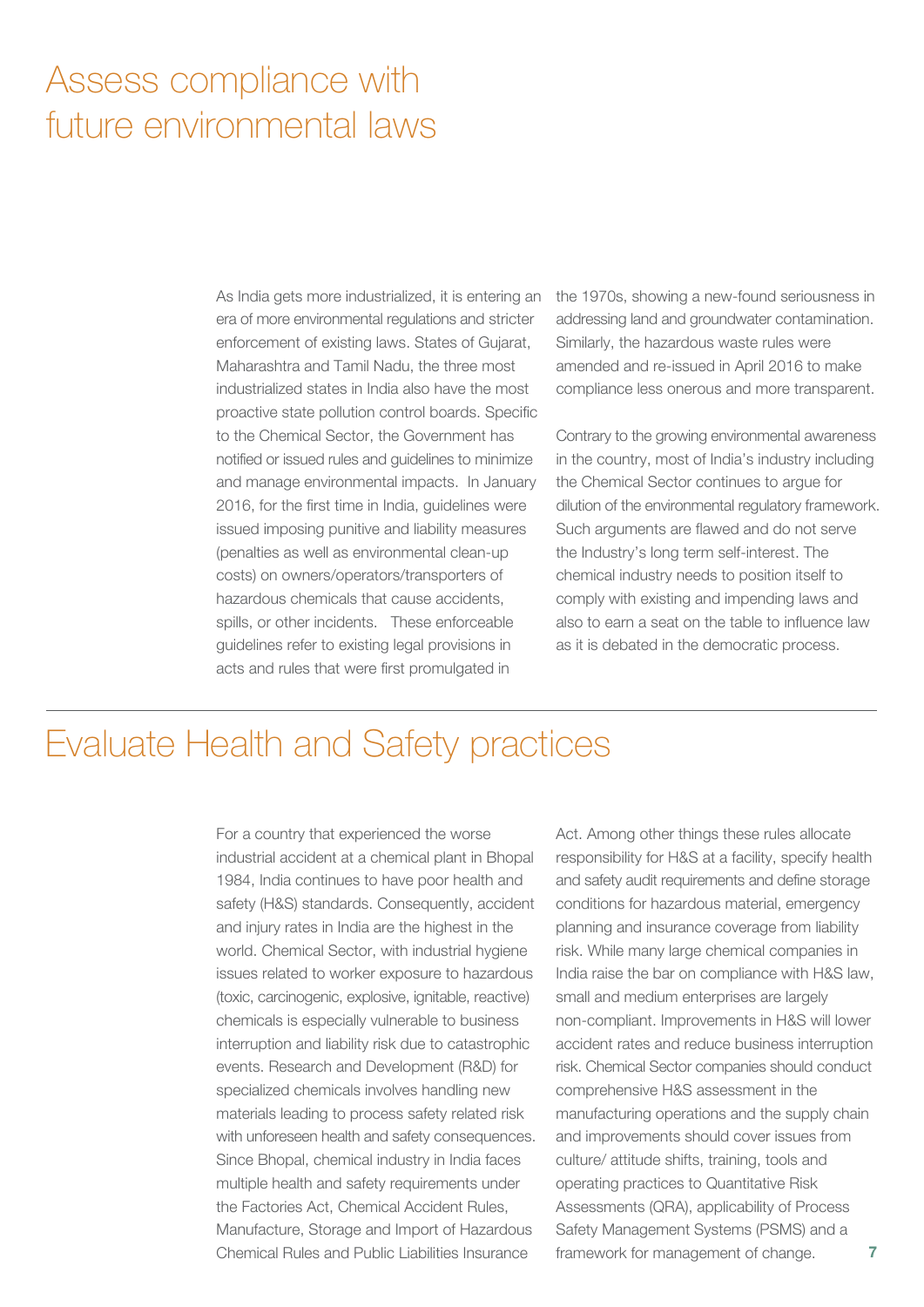### Get a complete picture on sourcing, supply chain and usage of resources

In India, production of chemicals is largely in the states of Gujarat and Maharashtra and consumption is in manufacturing centres across India. The geographical spread of producers and consumers creates a large and diverse supply chain that passes through vulnerable clusters of population with little or no infrastructure to prevent or respond to a catastrophic spill or an explosion. The supplier base in India for goods and services, including for logistics is made up of cost conscious, small and medium enterprises. In such an operating environment, given the limited ability of the State to enforce safety regulations, chemical supply chain in India has all makings of a perfect industrial accident. Other risks in the supply chain may emerge due to the large variability in environmental conditions such as resource supply (i.e. raw water, electricity), risks from

natural events (i.e. storms, floods, earthquakes), socio-economic conditions, air pollution levels and proximity to sensitive receptors such as fresh water bodies and protected habitat. Chemical companies should know the requirements, sources and alternatives for resources such as water, electricity, hazardous chemicals, etc. in the manufacturing operations and in the supply chain and assess threats and weaknesses to continued access to such resources through supply chain and source vulnerability audits. Such audits will enable companies to select sourcing locations, vendors, supply chain routes etc. to lower risk to their business. Nicer Globe program of Indian Chemical Council (ICC) establishes standards for safe transportation of chemicals and enable response in case of emergencies.

### Work on labour and community relations

Traditionally, industry in India was located near population centres due to the availability of supporting infrastructure. With space getting scarce in cities, Industry is expanding outwards leading to conflict with the incumbent communities and migrant labour force that works for the industry. These conflicts are managed in an opaque manner by key people on both sides who often fail to adequately address genuine grievances. As a result, industry in India constantly faces the threat of Public Interest Litigation (PIL), a form of legal challenge that is driven by concerns of a community as a whole. Chemical Industry with its large, visible environmental footprint and its resource intensity is especially vulnerable to conflicts with the community. Odour from chemical plants and groundwater impact on

which surrounding communities are dependent are significant social issues in chemical clusters and can be addressed with changes to the factory layout, storage, handling and sampling practices. A social due diligence on the impact of Industry on the surrounding community, identifying the stakeholders, their grievances and a mechanism to address such grievances are tools to manage social risks to the Industry throughout its lifecycle.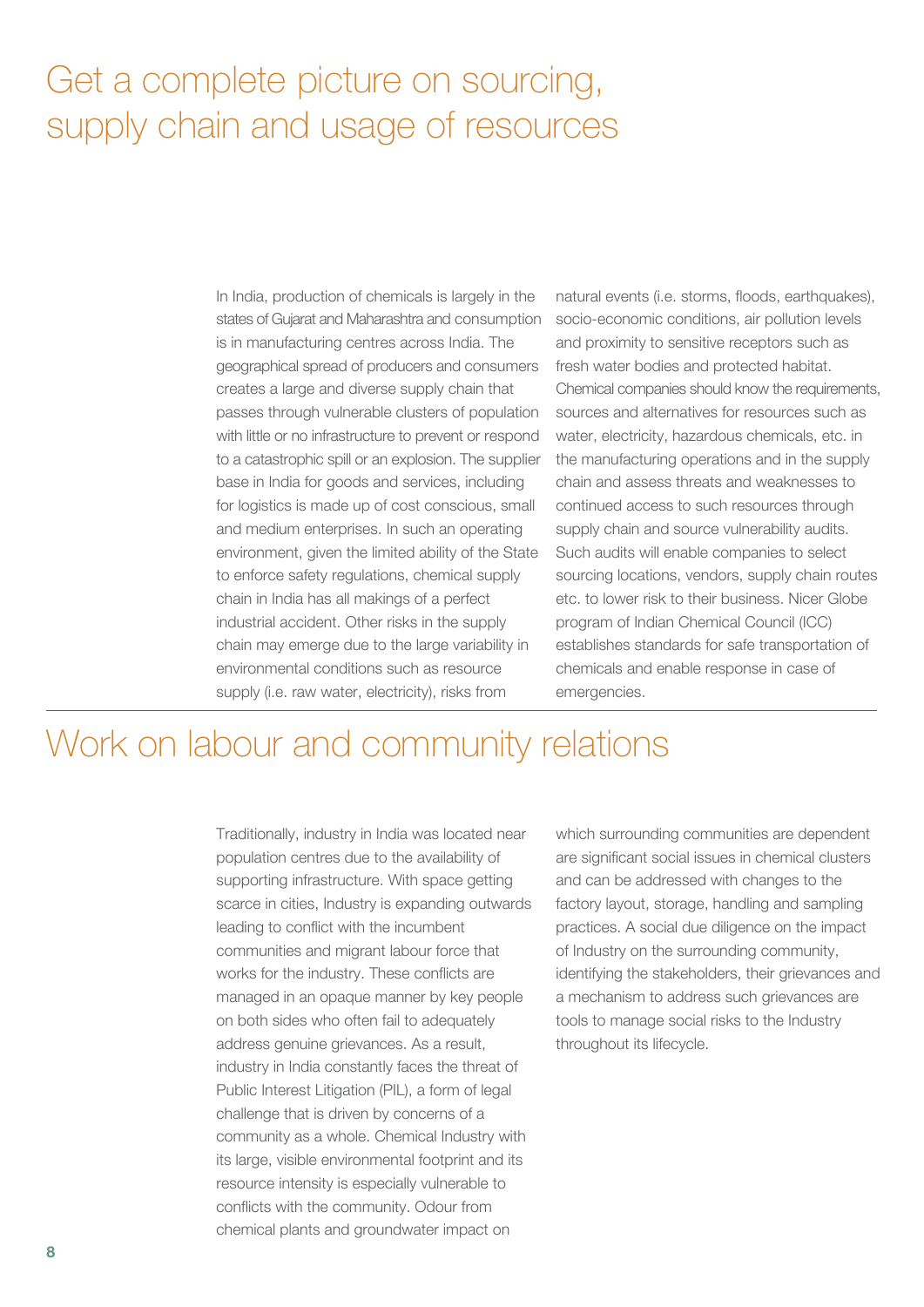### Collaborate to innovate in the new sustainable economy

Sustainability issues of the future are complex and require a multi-disciplinary response. In most cases, Chemical Sector is not in a market facing role to understand the end user needs but it is a key enabler of solutions. There would have been no innovation in wastewater reuse and energy efficiency in buildings had it not been for innovations made by the Chemical Sector. Chemical companies should get more proactive in the sustainability drive by creating or joining Industry coalitions, NGO initiatives and collaborate with academia and government agencies. As an example, World Business Council for Sustainable Development (WBCSD), a global environmental non-profit has envisioned an Indian Chemical Industry coalition to foster development of technologies to address climate

change. Chemical companies should join and support such coalitions. There are other pertinent issues where chemical companies can play an important role in creating ecosystems to develop solutions. India is at the front end of an unprecedented urbanization drive and municipalities in India are already failing to address problems of air pollution, waste management and water shortages in cities. Cities are drowning in the ever increasing piles of trash from packaged food and beverage consumption. Even though these problems are not unique, it has been difficult to deploy solutions that have worked in other parts of the world, in India. Unique solutions are required and chemical companies should actively participate in devising such solutions.

#### Environmental non-tariff barriers

In a globalized economy where there is general consensus that free trade across national borders is good, Industry should consider environmental non-tariff barriers to counter the flood of cheap chemical imports. A more accurate accounting of cheaper imports will be apparent when the overall sustainability impact of the imported product is considered. Sustainability can be defined in multiple aspects relevant in the Indian socio-economic context, i.e., water intensity, GHG intensity, hazardous chemical use, biodiversity impact, disposal cost and limitations, human impact, Indian law, etc. A science driven, data intensive compilation of domestic chemical use and related sustainability

information can be used to create import and export scenarios that are favourable to the Indian Industry. It may well provide the boost that is needed for Green Chemistry to expand in India.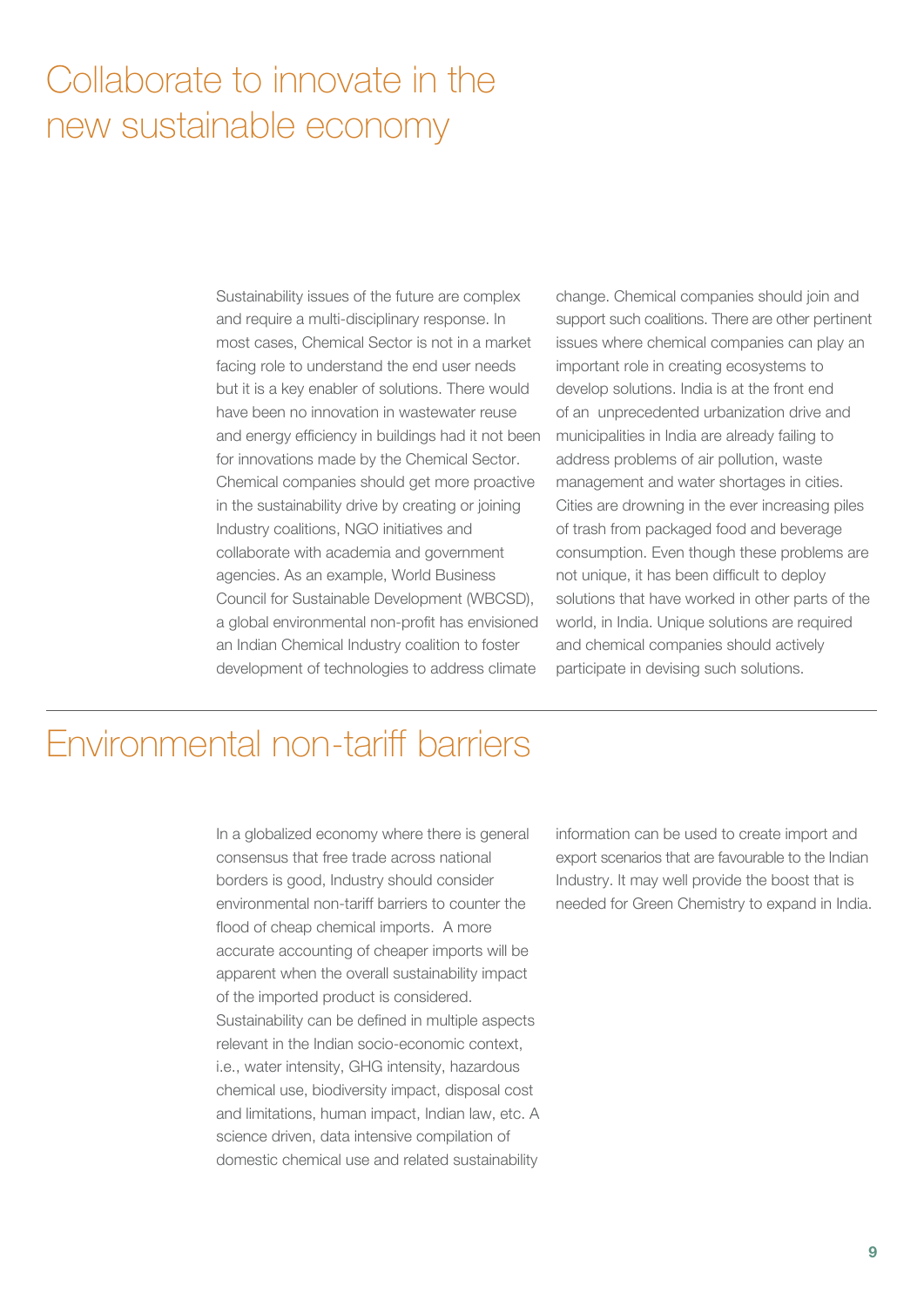## Conclusion

The Chemical Sector in India has a choice to make on its approach to environmental issues. Companies can choose to ignore the issue and run business the old way focussing on cost control and compromising on environmental responsibilities. Lowest-cost production also implies environmental compliance costs lower than in the competing economies, i.e., China. In practice, it may well mean that environmental performance of the Sector deteriorates further in the future. In India, where over the long term, public interest trumps all else, growth that destroys the environment can be envisioned but it cannot be sustained. Eventually, the people, the politics and if all else fails, the judiciary gets in the way of such growth as has been experienced by the mining sector in India and more recently by the automotive sector.

The other alternative for the Industry is to think strategically and understand that poor

environmental performance holds back growth. Responsible Care and Nicer Globe are important initiatives by the Industry but more companies have to get on board. It is important for chemical companies to understand that a transparent environmental agenda that does not necessarily right all the wrongs of the past but more importantly, aligns the Industry's interest with the public interest going forward will position the Industry to break the mistrust and suspicion of chemical companies and increase demand for its products in India and with foreign buyers; it will de-risk the business by planning to comply with existing and upcoming laws and influence the development of future regulations; and it will encourage Industry to collaborate and assist in the development of specialized, higher margin chemical innovations that address some of the most pertinent sustainability issues of our time.





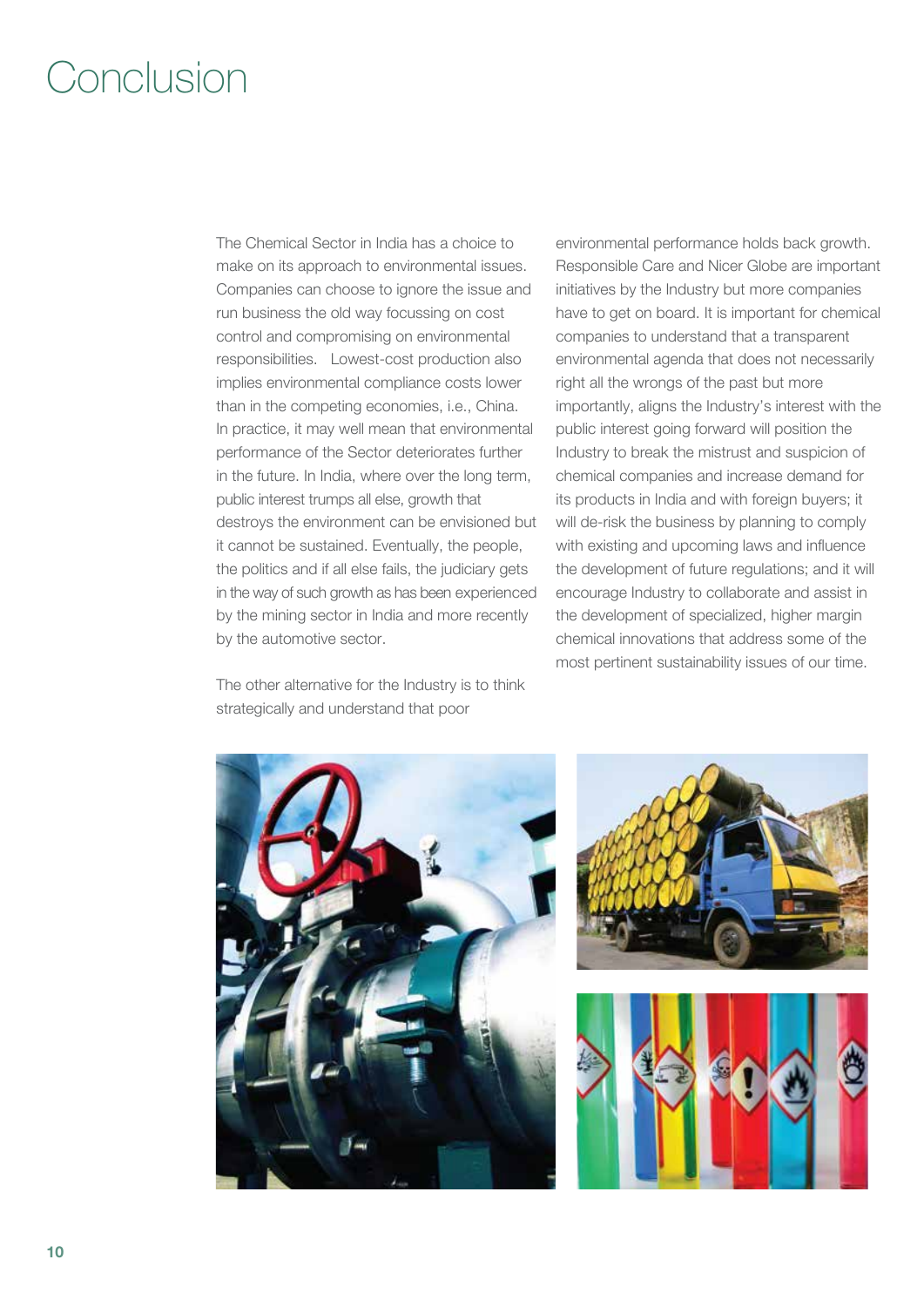